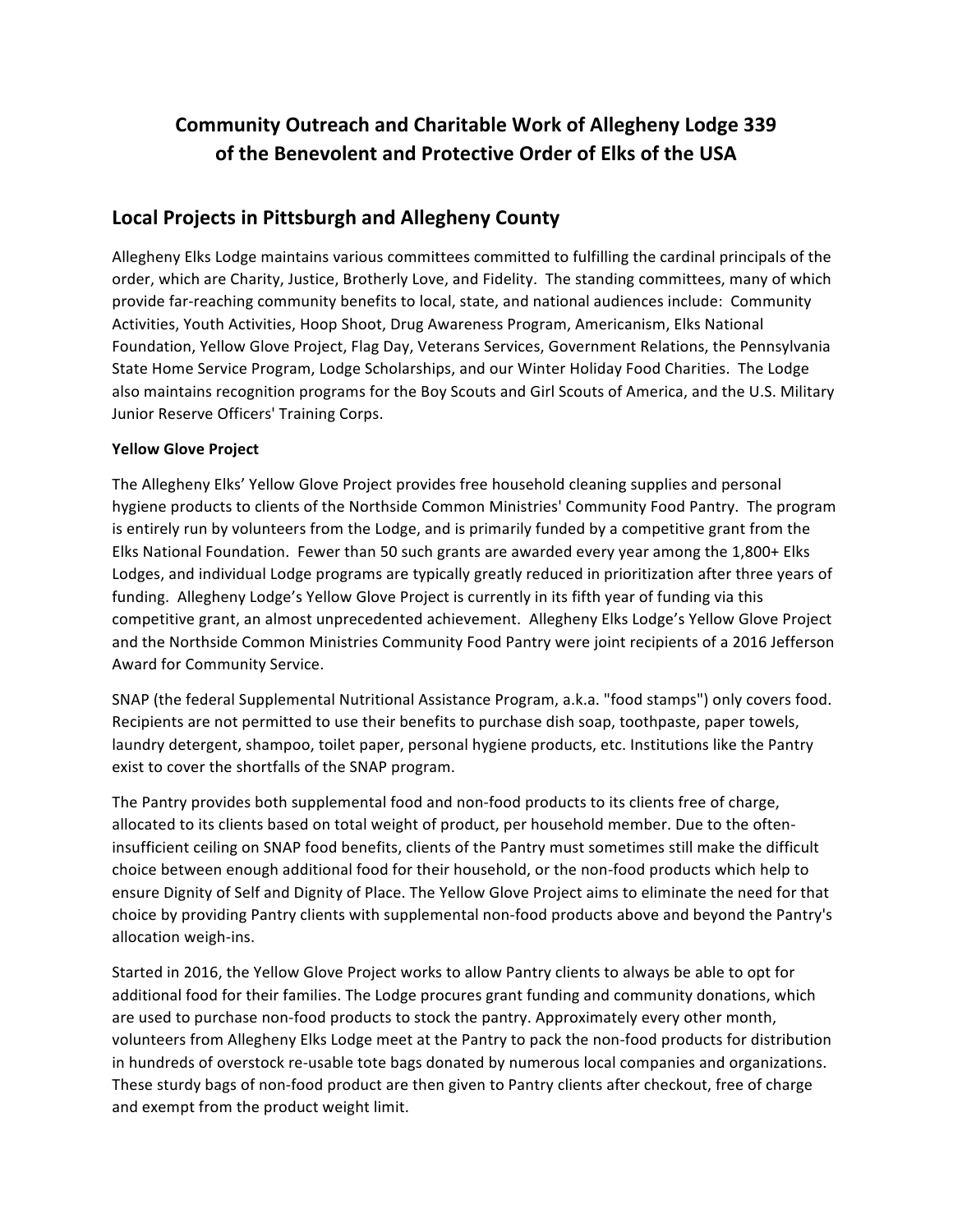100% of every dollar raised by the Yellow Glove Project is used for purchase of the products provided to Pantry clients. All administrative work and labor are provided by unpaid volunteers from Allegheny Elks Lodge, friends, and family members.

#### **Hoop Shoot Program**

The Elks Hoop Shoot is a basketball free throw competition for youth ages 8-13, and has been in operation for over 50 years. The program aims to imbue in competitors a sense of determination and perseverance, and to teach them the value of good sportsmanship.

Each participating Lodge holds a city/neighborhood competition, with the winners advancing to a district competition, then state, regional, and national. The national winners from each of six categories are enshrined in the Basketball Hall of Fame. The Elks Hoops Shoot Program is also a sponsor of the Basketball Hall of Fame's Wooten Lifetime Achievement Award, which annually recognizes two outstanding high school basketball coaches for their dedication to the betterment of student athletes.

Allegheny Lodge's Hoop Shoot program is currently chaired by a Lodge Member who is himself a former Elks Hoop Shoot champion, as well as a current youth community basketball coach and youth basketball outreach coordinator.

# **Drug Awareness Program**

The Allegheny Elks Lodge participates in the Elks National Drug Awareness Program  $-$  the largest volunteer drug awareness program in the United States — by attending various community events and festivals to distribute literature, and by sponsoring lectures in schools throughout the City of Pittsburgh. The Lodge works closely with Pittsburgh's Urban Impact Foundation, as well as national youth drug prevention speaker Ray Lozano. The Elks are committed to eliminating the use and abuse of illegal drugs by all members of society and believe that in order to ensure a bright future for our country, it is essential that our children be raised in a drug-free environment. The program also works to prevent underage drinking and the use of tobacco and nicotine vape products.

#### **Veterans Programs**

Allegheny Lodge participates and runs numerous programs throughout Allegheny County for the benefit of veterans in our communities.

Volunteers from Allegheny Lodge conduct regular visits to the VA's Southwestern Veterans' Center and the Butler County VA Hospital to provide companionship, entertainment, supplies, snacks, holiday parties, and canteen books to residents of these VA facilities. The Lodge's knitting circle also produces dozens of hand-made lap robes every year for wheelchair-bound residents, given to them during the winter holidays.

Allegheny Lodge produces "welcome home" packages for formerly-homeless veterans moving into new housing. These packages include household goods, cleaning supplies, linens, furniture, and other items necessary to make these veterans' new homes a welcome and inviting one.

The Lodge partners with the Veterans Leadership Council of Western PA in conducting an annual "Stand Down" event, where homeless and indigent veterans receive free medical assessments, dental care, interview training, interview and other clothing, haircuts, counseling, etc.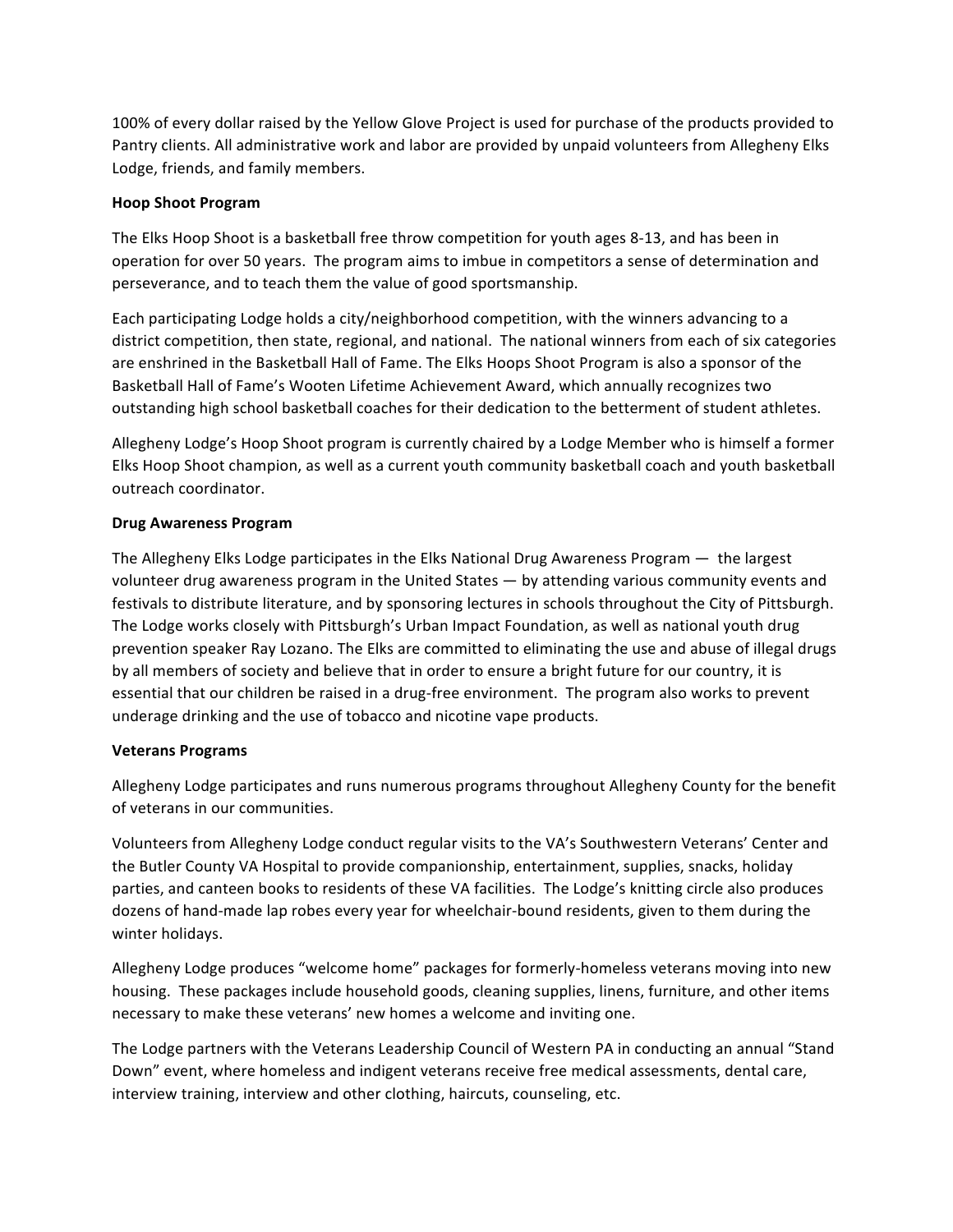Allegheny Lodge also partners with Carnegie Elks Lodge #831 for an annual holiday dinner for homeless veterans.

# **Winter Holiday Food Charity**

The Lodge conducts an annual holiday fundraising campaign to raise money to provide food (in the form of grocery store gift cards) for needy families within our community. The primary disbursement occurs around the winter holidays. Smaller disbursements are made throughout the year, including to accompany the "welcome home" packages described in the veterans' programs section above.

#### **Carnegie Library After-School Program**

Allegheny Lodge conducts after-school snack and craft days at the Carnegie Library of Pittsburgh branch mere blocks away from our Lodge. The program encourages healthy snack choices in children, and provides craft supplies and instructions for creative activity.

#### **Bradley Center Holiday Market**

Allegheny Lodge funds a Winter Holiday Market with the Bradley Center, a local counseling and residential treatment facility for youth impacted by trauma, mental illness, or other behavioral health challenges. The Lodge procures gifts to stock an on-site market, which the Center's youth clients "shop" at so that they may give holiday gifts to their families and loved ones – something that many of them have never been able to do before. Lodge volunteers provide on-site gift wrapping services for the items, as well.

# **Shaler School District Life Skills Program**

The Lodge funds and provides volunteers and chaperones for outings by the Shaler Area School District's Special Education Program's Life Skills Class. The program provides field trips for special needs schoolchildren where they may develop and practice life skills.

#### **Lodge Scholarships**

Allegheny Lodge awards a new \$4,000 scholarship every year to a child or grandchild of an Elks Member who has exhibited outstanding service to their community. Lodge scholars are held to a rigorous academic performance standard and are expected to continue their community volunteerism while conducting their studies.

#### **Youth Recognition Programs**

Allegheny Lodge participates in Eagle Scout Courts of Honor and Girl Scout Gold and Silver Award banquets, providing recognition and awards to local Scouts for their community and charitable works. The Lodge also provides Outstanding Cadet awards to every JROTC unit within Allegheny County. The Lodge's JROTC coordinator also serves as Commander for Pittsburgh Public Schools' JROTC unit.

#### **Low-Cost Event Space**

The Lodge provides deliberately low-cost event space to members of our community to hold family gatherings, reunions, dinners, wedding receptions, fundraising events, etc. Many of the other event spaces in our neighborhood run in the thousands of dollars per event, and the Lodge prides itself on being able to provide a much more affordable option to our neighbors for family celebrations.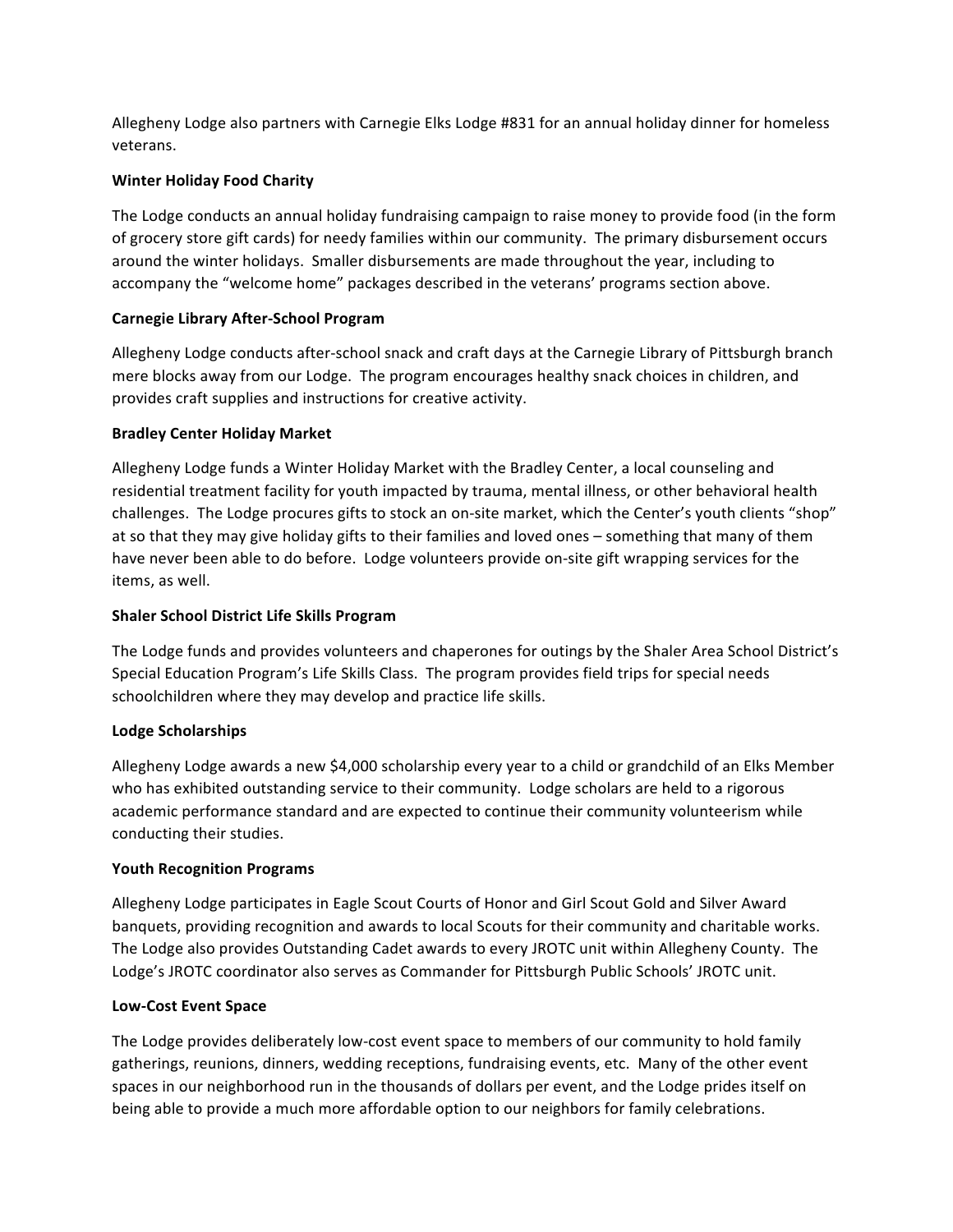# **Allegheny Commons Park Beautification Project**

Members of the Allegheny Elks Lodge volunteer to maintain the annual planting beds around the Hampton Battery Monument in Allegheny Commons Park. The Civil War monument honors the Pennsylvania Independent Light Artillery, Battery F, that served at Chancellorsville, Antietam, Gettysburg and other Civil War battles. Of the eighty men who were mustered into service on October 8, 1861, only 28 survived.

# **State Project**

# **Home Service Program**

Since 1963, the Pennsylvania Elks Home Service program has been helping improve the quality of life for thousands of children and adults throughout Pennsylvania. The program provides free in-home support and advocacy services by nurses and medical case coordinators to Pennsylvania residents with congenital neurological and developmental disabilities. It is funded primarily via Lodge fundraising and contributions from individual Elks members, with supplemental funding from the Pennsylvania State Elks Association Legacy Trust (a trust fund also funded by Pennsylvania Elks Lodges and individual Elks Members), and grants from the State of Pennsylvania.

The program employs 25 full-time Registered Nurses who in 2019 traveled 332,117 miles to make 14,513 home visits across every county in Pennsylvania. The program has received excellence awards from United Cerebral Palsy of Pennsylvania, the Governor's Private Sector Initiative Task Force, and the Pennsylvania Department of Health, among many others.

Under the stewardship of a PA West District Home Service Program coordinator (and, later, Home Service Program State Chairman) from Allegheny Lodge, the PA West District (of which Allegheny Lodge is a member) has been the only district ever in which not only did every Lodge hit its per-capita fundraising totals for a year, but did so six years in a row.

# **National Projects**

The Benevolent and Protective Order of Elks spends more than \$80,000,000 every year for benevolent, educational, and patriotic community-minded programs in such fields as benefitting physically handicapped children, sponsoring Elks National Foundation scholarships, Scouting, athletic teams, veterans' works, a national "Hoop Shoot" free-throw contest involving more than 3 million children, physical and occupational therapy programs, and patriotic programs. The organization boasts over 1,800 lodges throughout the nation and its territories with nearly one million members.

# **Elks National Foundation**

Started in 1928, the Elks National Foundation (ENF) is a trust dedicated to bettering our nation by helping youth develop lifelong skills, sending students to college, meeting the needs of today's veterans, supporting the charitable work of the state Elks associations, and funding local Lodge projects that improve the quality of life in local Elks communities. The ENF spends less than 7% of its total outlay on fundraising and administrative expenses, which far exceeds all standards for charitable organizations. (The generally-accepted standard is 30-35%.)